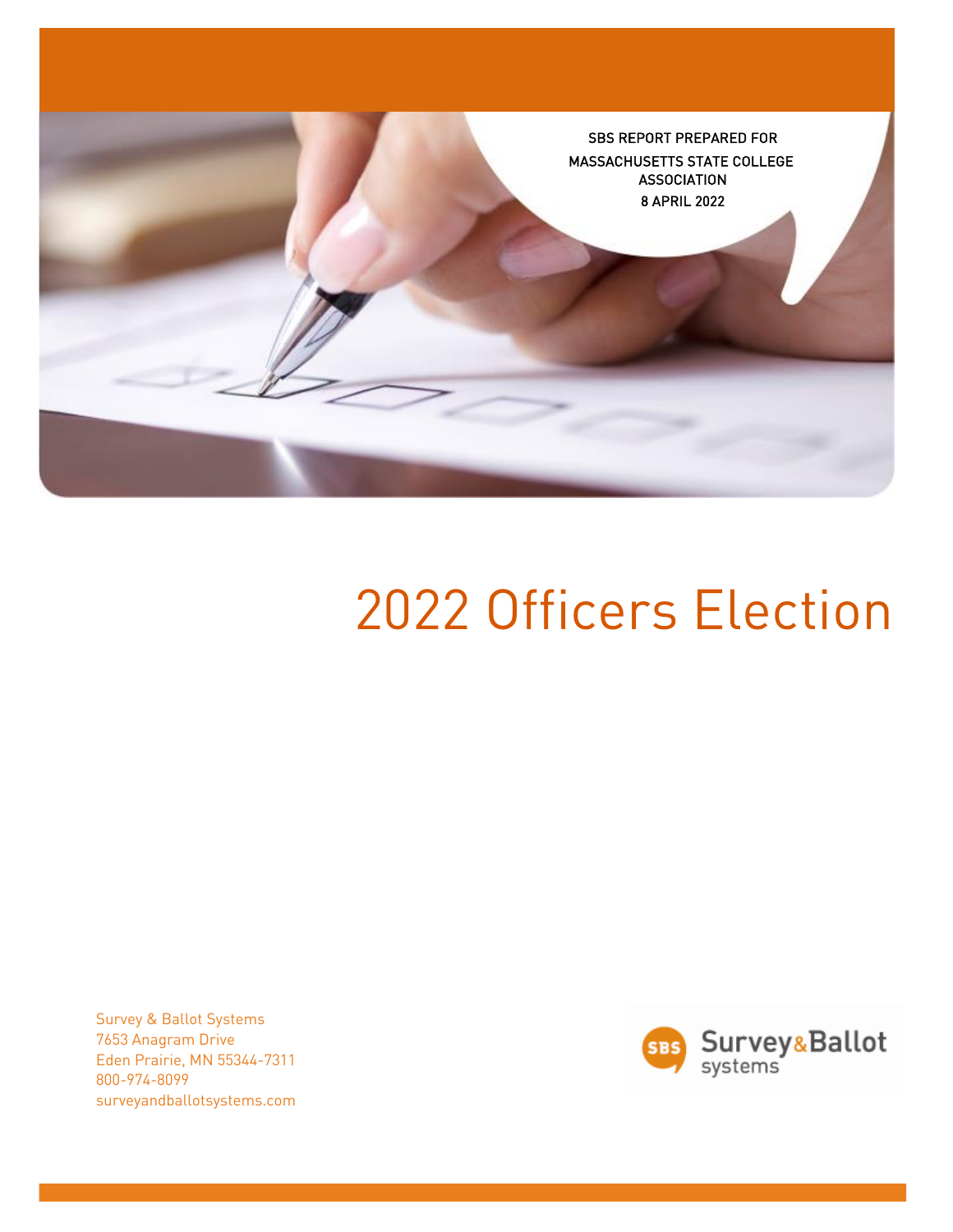

April 8, 2022

Sarah Mabrouk Election Supervisor Bridgewater State University 91 Burrill Avenue Bridgewater, MA 02325

Dear Ms. Mabrouk:

As the election contractor, we are pleased to provide you with the official tabulation for the 2022 Officers Election from ballots qualified in accordance with the election specifications, as approved by the Massachusetts State College Association.

The following reports are tabulated from ballots received on or before April 7, 2022. The verified ballots include two (2) received via mail, and per specifications these votes were entered into the DirectVote System for final tabulation. These certified results account for 1,003 ballots cast from 2,588 eligible members, yielding a participation rate of 38.76%.

Also provided are supporting reports, including a Write-In, a DirectVote® Rating and a DirectVote® Comments Report.

We greatly appreciate the opportunity to serve the Massachusetts State College Association with election services and wish you great success in the coming year. If you have any questions regarding the enclosed information, please do not hesitate to call me at (800) 974-8099, Ext. 347.

Sincerely,

*Sarah McKee* 

Sarah McKee Quality Assurance Specialist

Enclosure(s)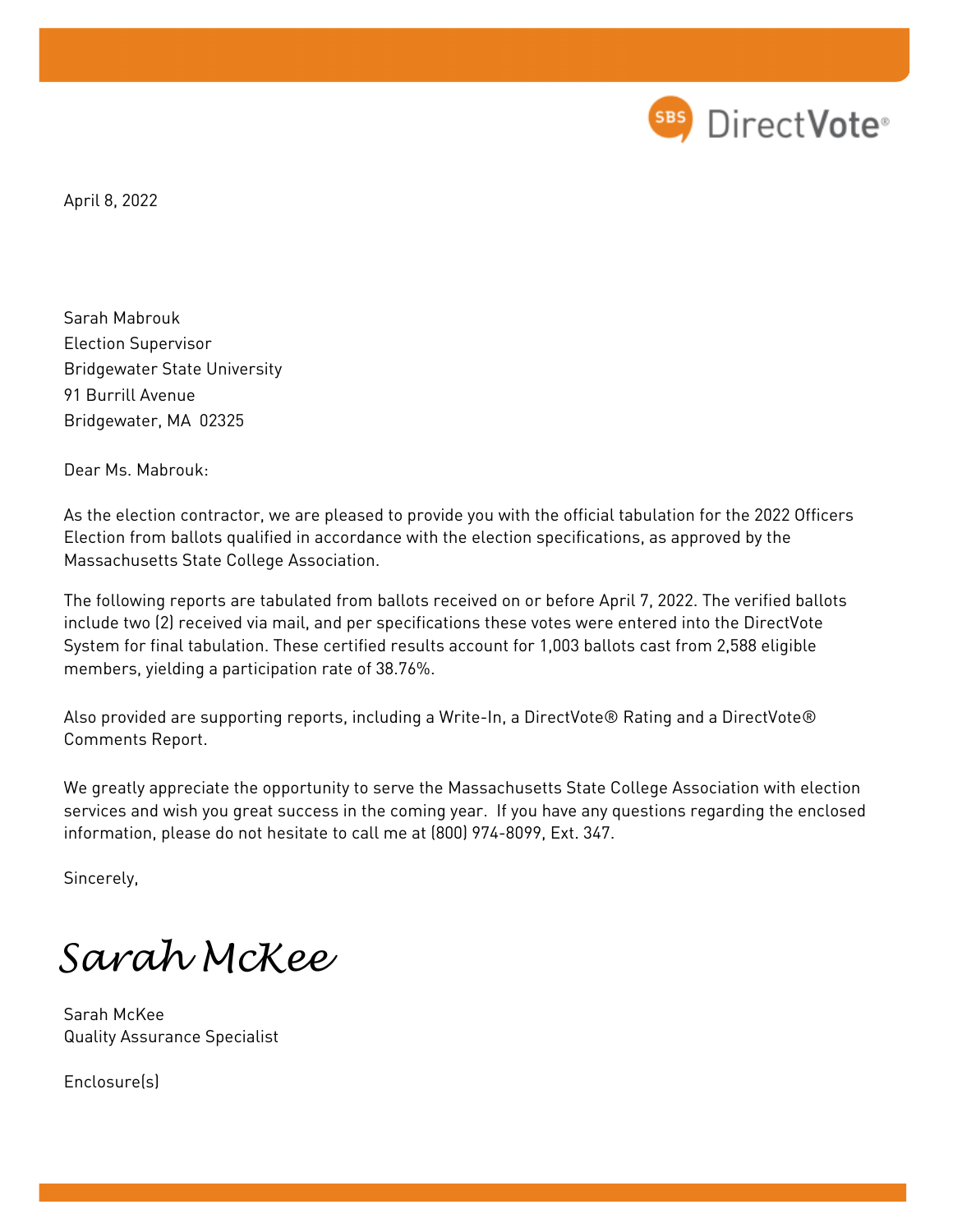

# **2022 OFFICERS ELECTION MASSACHUSETTS STATE COLLEGE ASSOCIATION**

| Summary:                        | Page 1 |
|---------------------------------|--------|
| Results:                        | Page 2 |
| Write-In:                       | Page 4 |
| DirectVote <sup>®</sup> Rating: | Page 8 |
| DirectVote® Comments:           | Page 9 |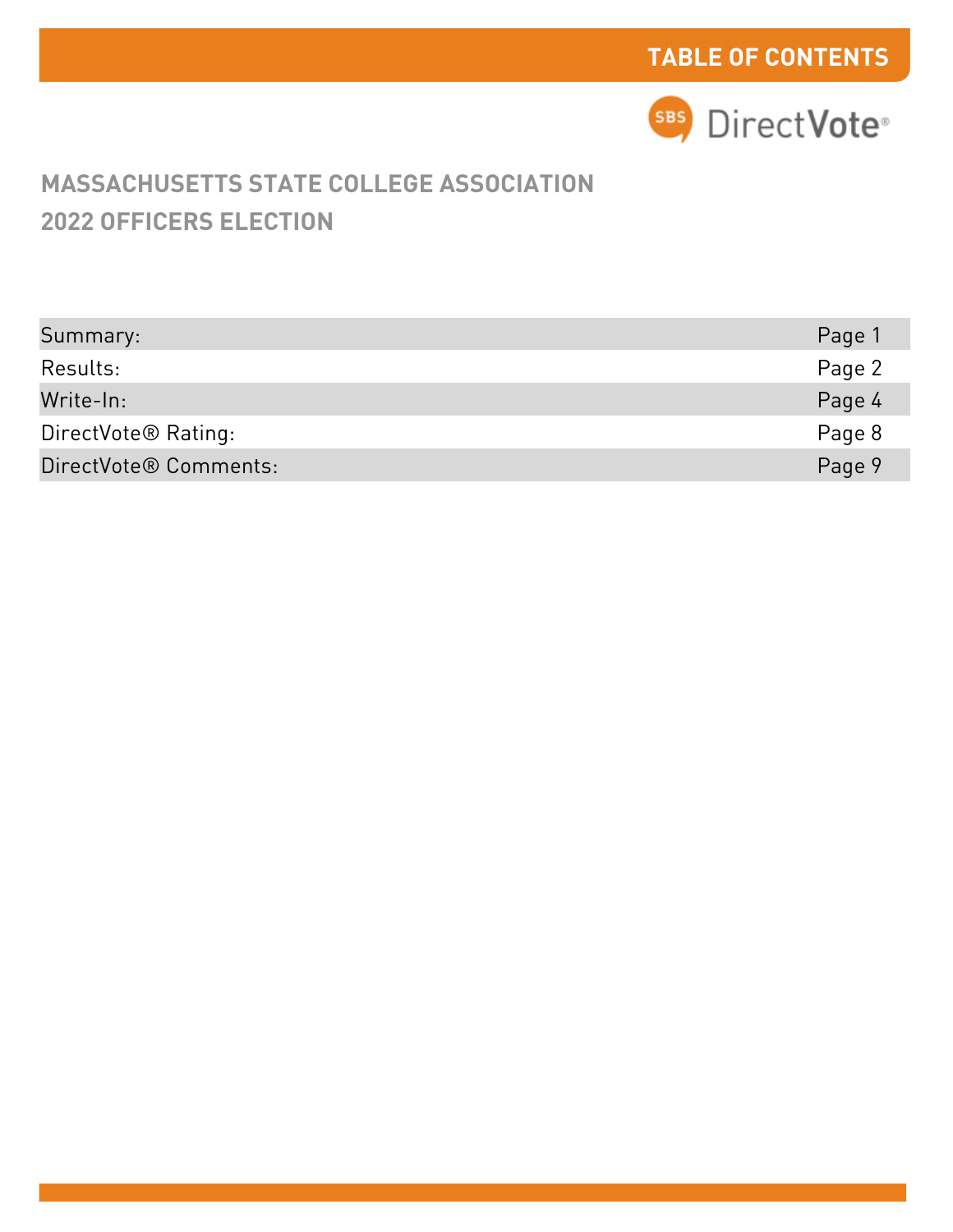

| Eligible Voters:  | 2,588  |
|-------------------|--------|
| Total Returns:    | 1,003  |
| Percent Returned: | 38.76% |

Certified by Survey & Ballot Systems

*Sarah McKee* 

Sarah McKee

Quality Assurance Specialist

4/8/2022

Date

Kimberlee Ann Smith 4/8/2022

Notary Public



Date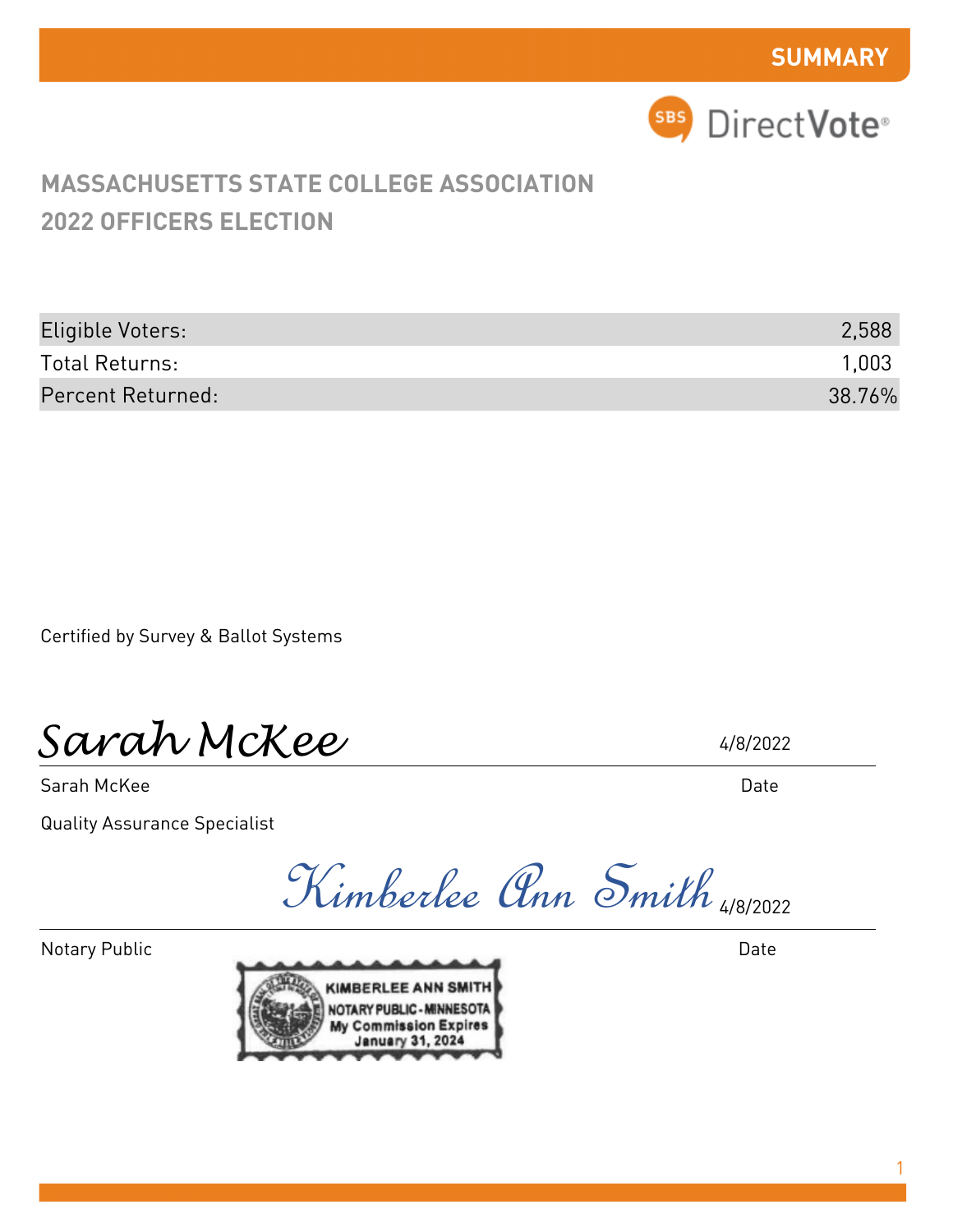

| Office of President                                         |                             |       |         |                 |  |
|-------------------------------------------------------------|-----------------------------|-------|---------|-----------------|--|
| Vote for: 1                                                 |                             | Votes | Percent |                 |  |
| Maria Hegbloom, Bridgewater State University                |                             | 646   | 64.9%   | <b>DECISION</b> |  |
| Christopher J. O'Donnell, Massachusetts<br>Maritime Academy |                             | 347   | 34.8%   |                 |  |
| Write-in (other than above)                                 |                             | 3     | 0.3%    |                 |  |
|                                                             | <b>Total Valid Ballots:</b> | 996   |         |                 |  |
|                                                             | Total Unexercised:          | 7     |         |                 |  |
|                                                             | Total Invalid:              | 0     |         |                 |  |
|                                                             | <b>Total Ballots Cast:</b>  | 1,003 |         |                 |  |
| Office of Vice President                                    |                             |       |         |                 |  |
| Vote for: 1                                                 |                             | Votes | Percent |                 |  |
|                                                             |                             |       |         |                 |  |
| Joanna Gonsalves, Salem State University                    |                             | 557   | 57.1%   | <b>DECISION</b> |  |
| Irina Seceleanu, Bridgewater State University               |                             | 418   | 42.8%   |                 |  |
| Write-in (other than above)                                 |                             | 1     | 0.1%    |                 |  |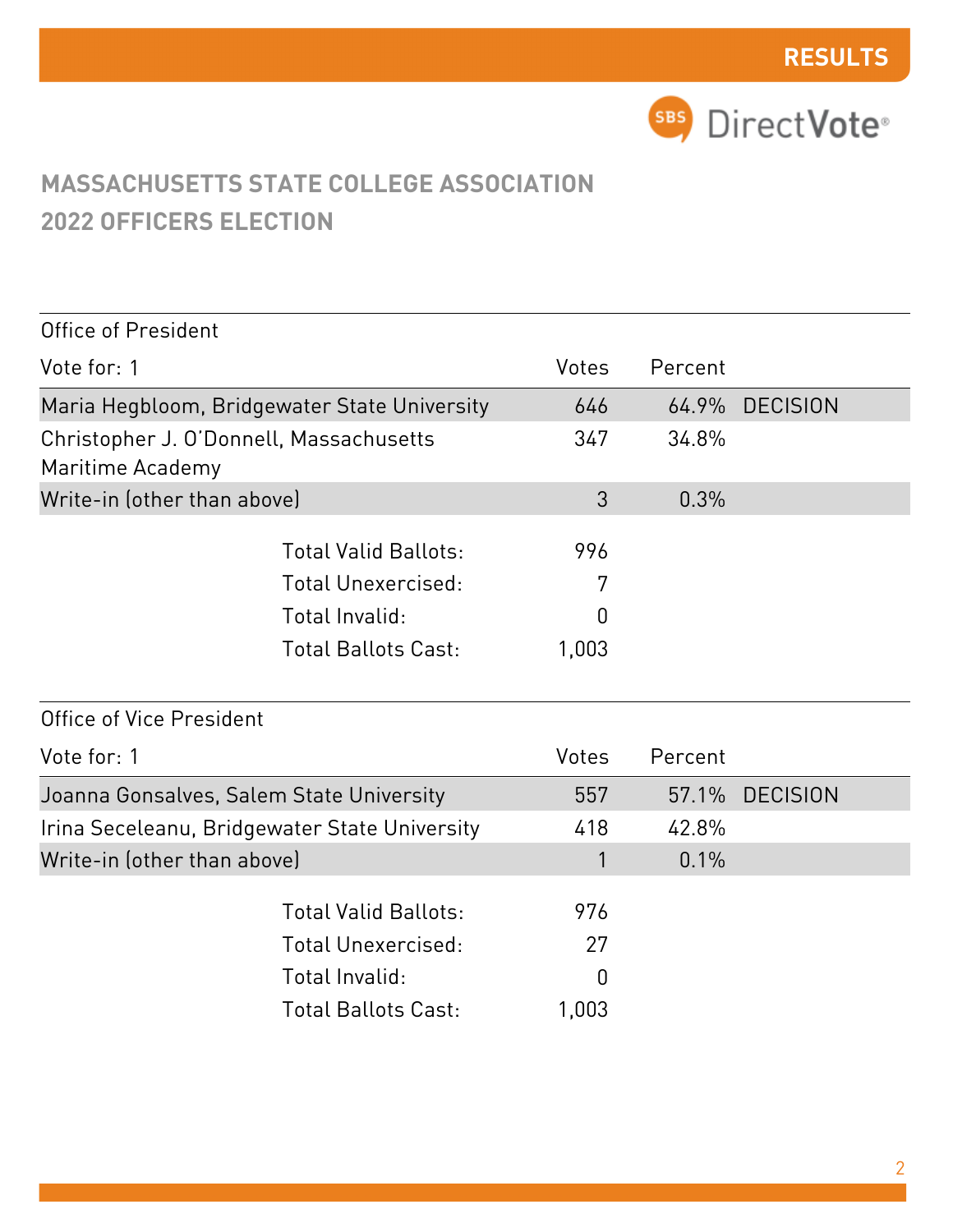

| <b>Office of Secretary</b>                         |                                                                                                          |                                      |         |                 |
|----------------------------------------------------|----------------------------------------------------------------------------------------------------------|--------------------------------------|---------|-----------------|
| Vote for: 1                                        |                                                                                                          | Votes                                | Percent |                 |
| Michelle Corbin, Worcester State University        |                                                                                                          | 511                                  | 53.7%   | <b>DECISION</b> |
| Aruna Krishnamurthy, Fitchburg State<br>University |                                                                                                          | 439                                  | 46.2%   |                 |
| Write-in (other than above)                        |                                                                                                          | 1                                    | 0.1%    |                 |
|                                                    | <b>Total Valid Ballots:</b><br><b>Total Unexercised:</b><br>Total Invalid:<br><b>Total Ballots Cast:</b> | 951<br>52<br>$\overline{0}$<br>1,003 |         |                 |
| Office of Treasurer                                |                                                                                                          |                                      |         |                 |
| Vote for: 1                                        |                                                                                                          | Votes                                | Percent |                 |
| Eric Weeks, Bridgewater State University           |                                                                                                          | 910                                  | 98.8%   | <b>DECISION</b> |
| Write-in (other than above)                        |                                                                                                          | 11                                   | 1.2%    |                 |
|                                                    | <b>Total Valid Ballots:</b><br><b>Total Unexercised:</b><br>Total Invalid:<br><b>Total Ballots Cast:</b> | 921<br>82<br>$\Omega$<br>1,003       |         |                 |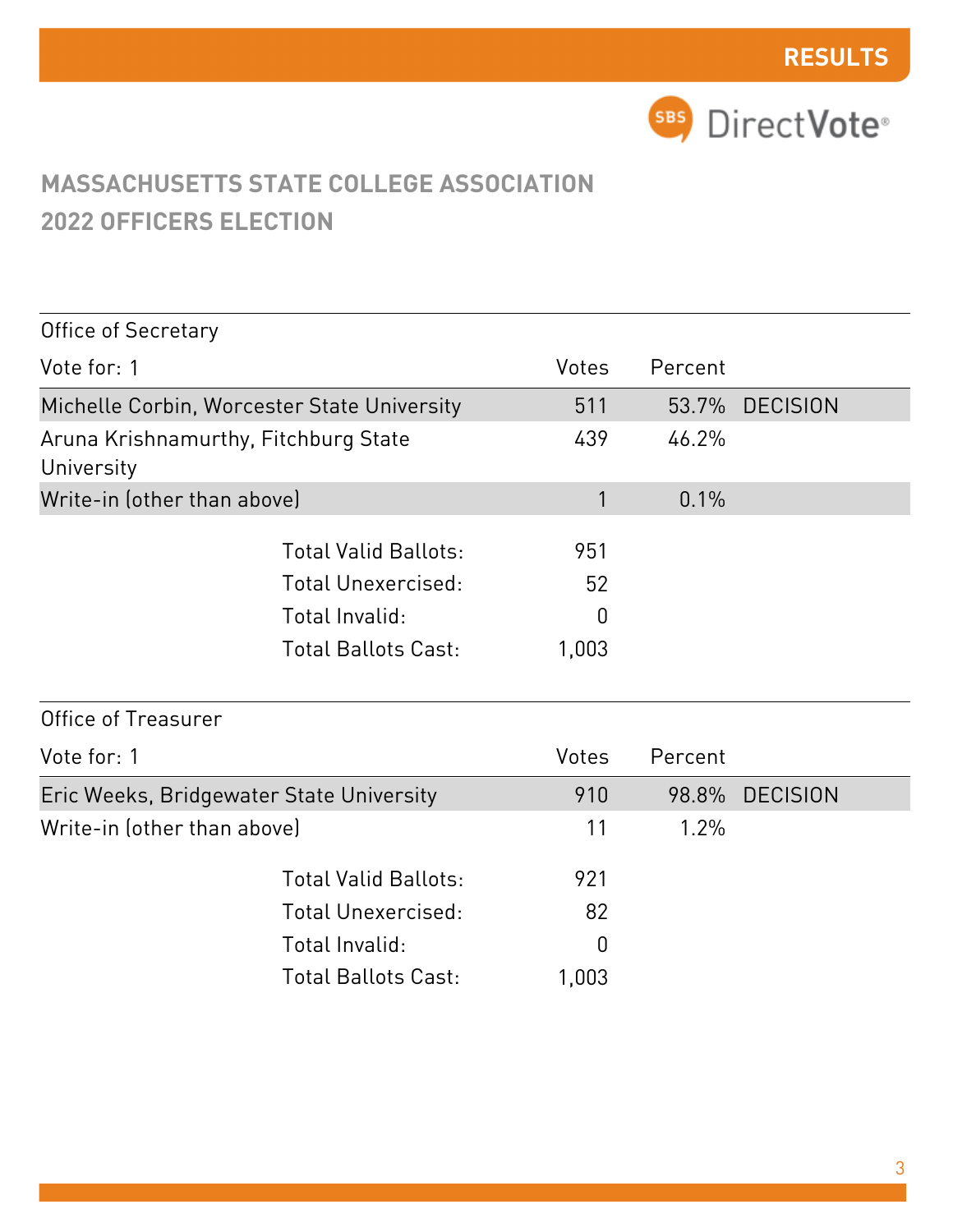

| Office of President                        |  |
|--------------------------------------------|--|
| Kathryn Riel, MA College of Art and Design |  |
| Michael Sormrude                           |  |
| Pierre Walker                              |  |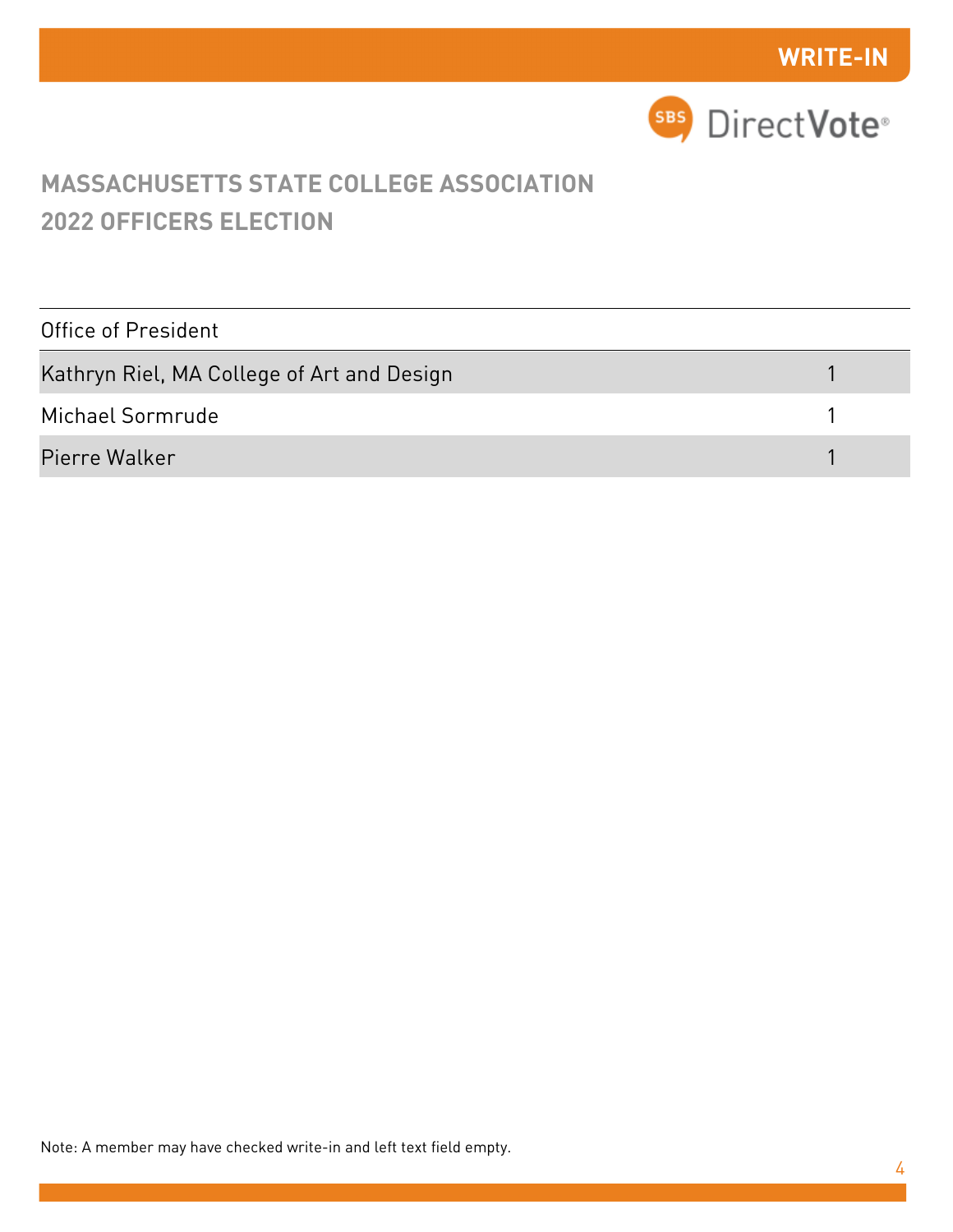

Office of Vice President

Michael Sormrude 1

Note: A member may have checked write-in and left text field empty.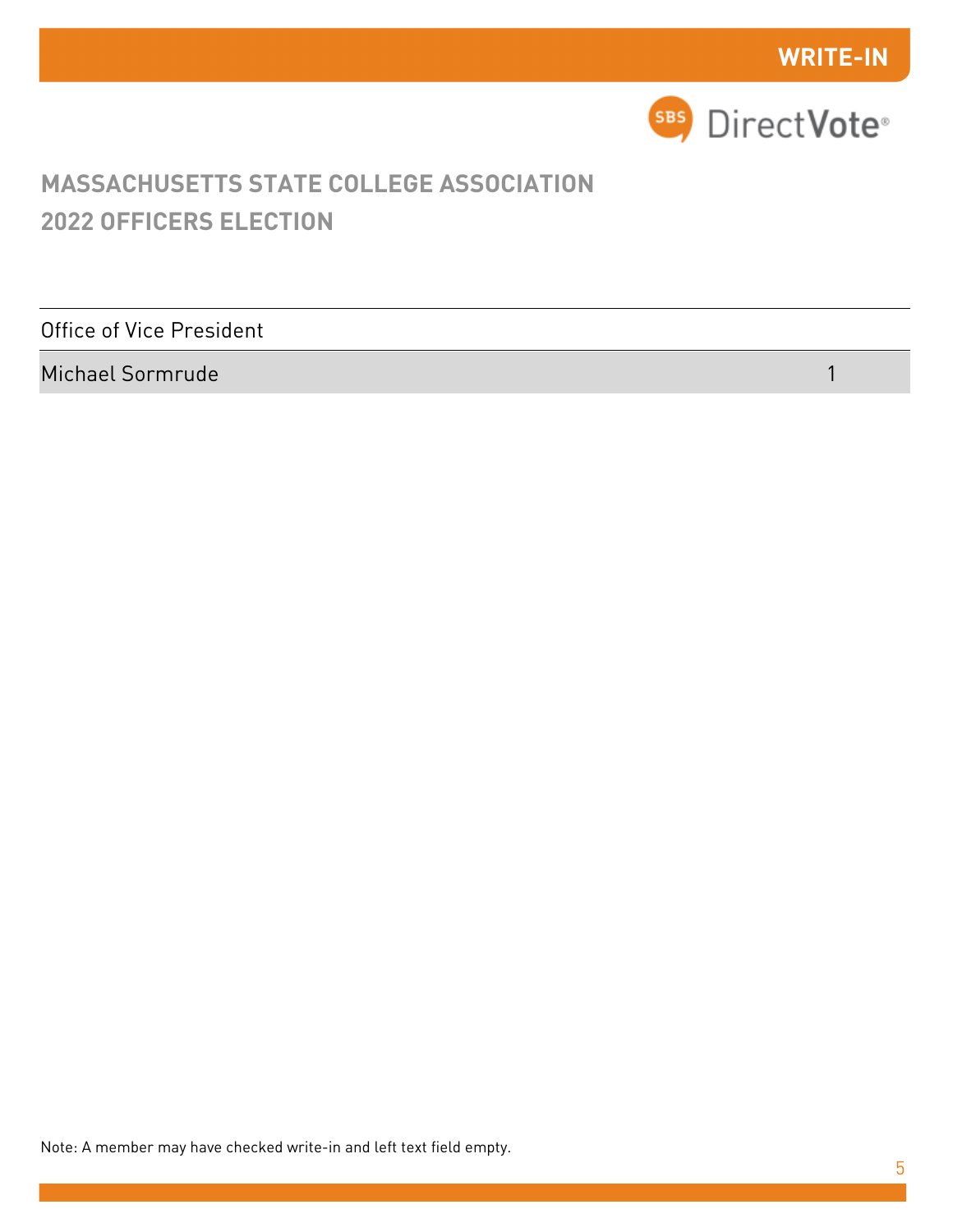

Office of Secretary

Michael Sormrude 1

Note: A member may have checked write-in and left text field empty.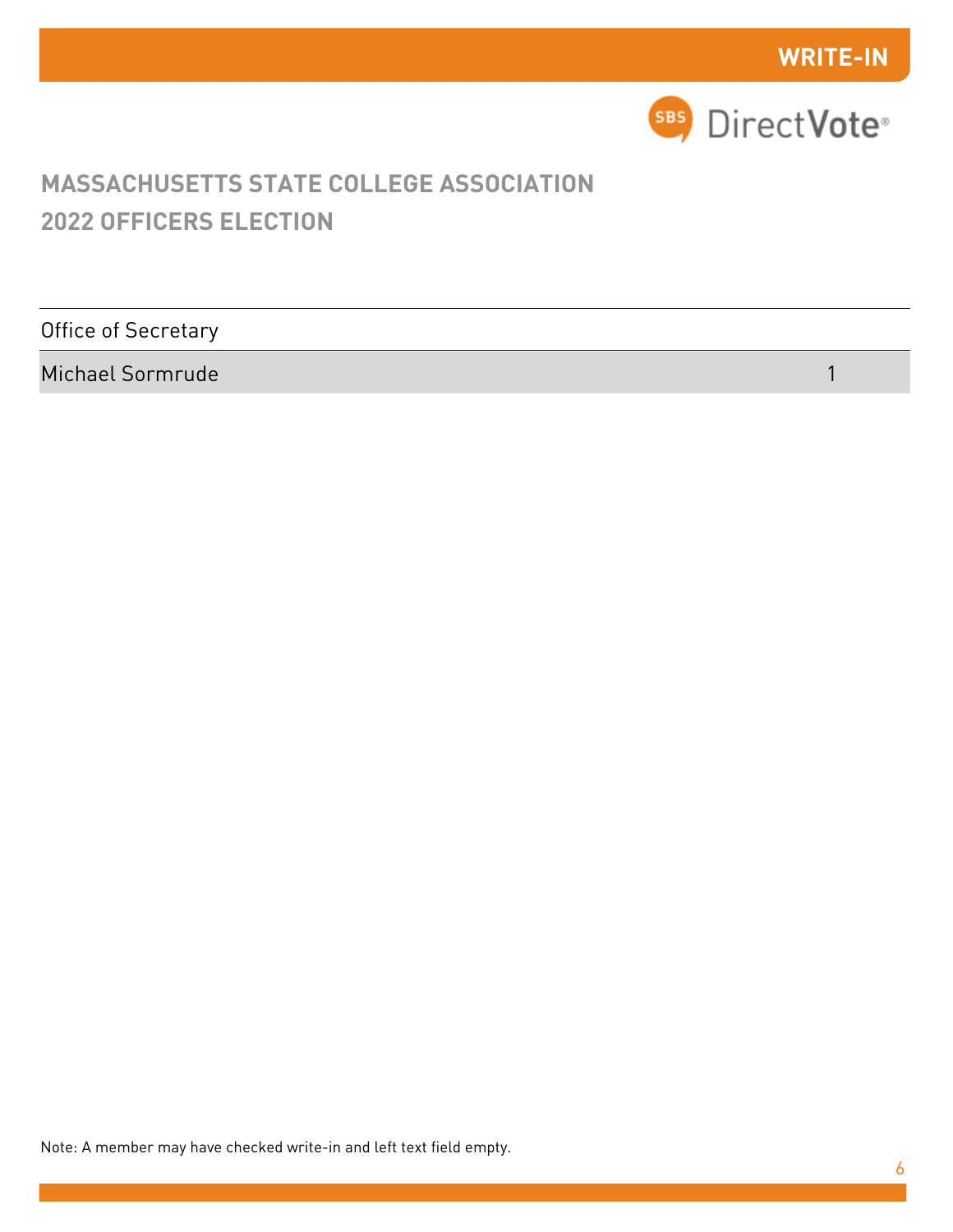

| Office of Treasurer                                     |  |
|---------------------------------------------------------|--|
| Alex Tarr                                               |  |
| <b>Alexander Hamilton</b>                               |  |
| Eric Bressler                                           |  |
| Heather Crocker Aulenaback - Westfield State University |  |
| Jonathan Lukens                                         |  |
| Michael Sormrude                                        |  |
| <b>Mickey Mouse</b>                                     |  |
| <b>NA</b>                                               |  |
| Nathan Angelo                                           |  |
| Other                                                   |  |
| <b>Robert Donohue</b>                                   |  |

Note: A member may have checked write-in and left text field empty.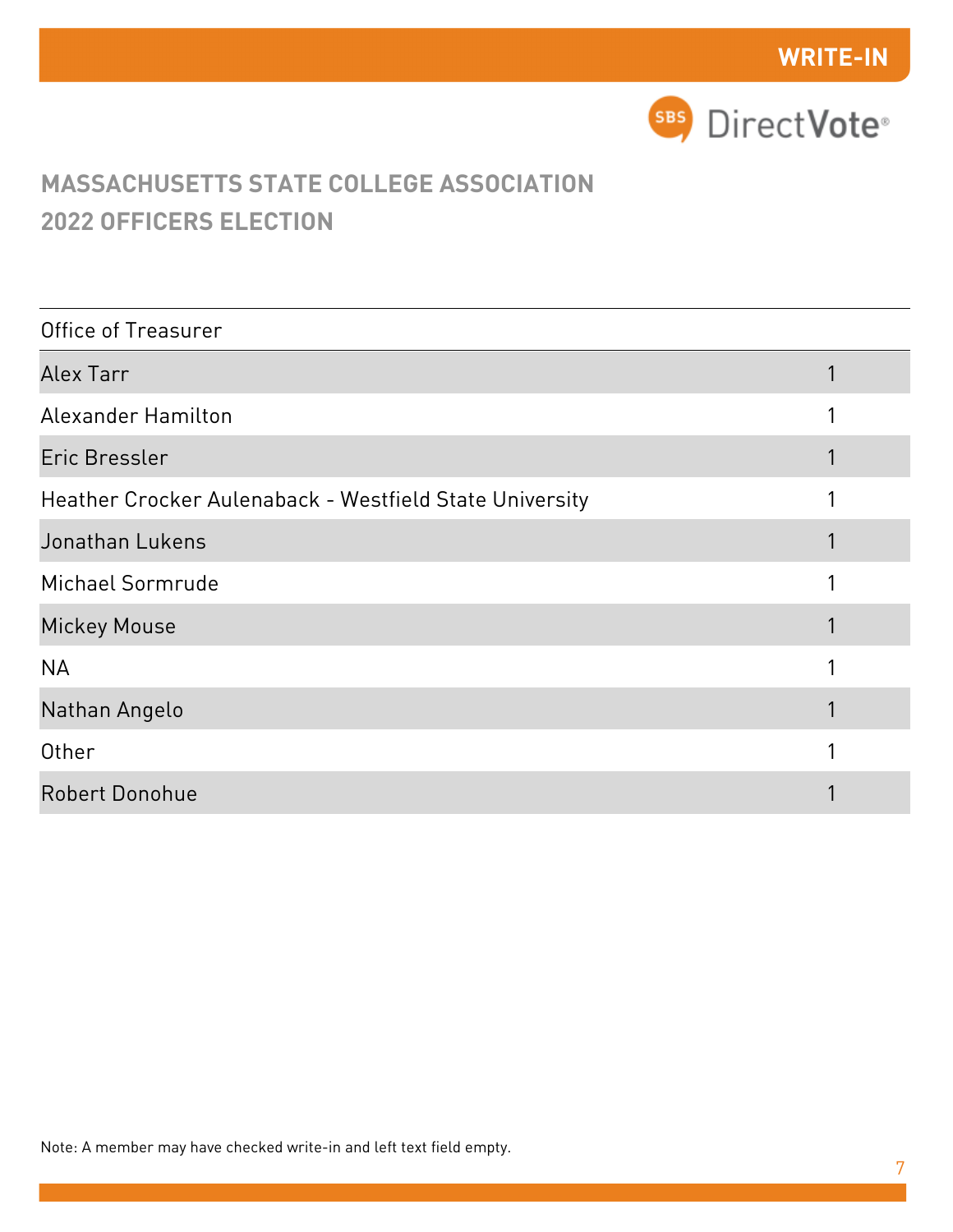

| Rating                      | Count         | Percent |     | Count Percent |
|-----------------------------|---------------|---------|-----|---------------|
| <b>VERY SATISFIED</b>       | 495           | 49.3%   | 495 | 70.8%         |
| <b>SATISFIED</b>            | 166           | 16.5%   | 166 | 23.7%         |
| <b>NEUTRAL</b>              | 25            | 2.5%    | 25  | 3.6%          |
| <b>DISSATISFIED</b>         | 10            | $1.0\%$ | 10  | 1.4%          |
| <b>VERY DISSATISFIED</b>    | 3             | 0.3%    | 3   | 0.4%          |
| NO COMMENT                  | 305           | 30.4%   |     |               |
| <b>TOTAL</b>                | 1,004         | 100.0%  | 699 | 100.0%        |
| Cumulative Breakdown:       |               |         |     |               |
| (Less "No Comment")         | Count Percent |         |     |               |
| Very Satisfied or Satisfied | 661           | 94.6%   |     |               |

| Dissatisfied or Very Dissatisfied | 13 1.9% |
|-----------------------------------|---------|

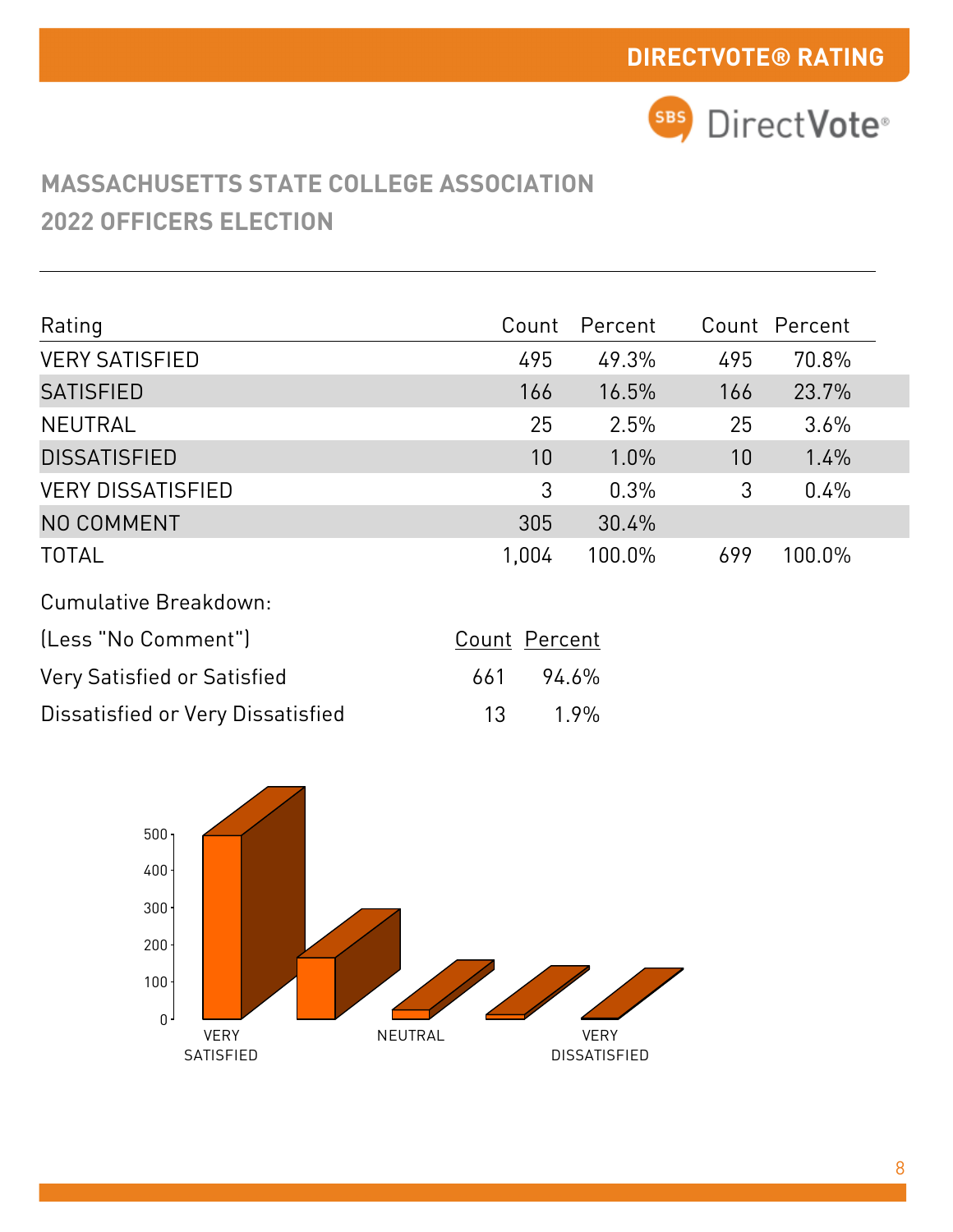

|                       | "Your level of satisfaction with the web voting process:"                                                                                                                                                                        |
|-----------------------|----------------------------------------------------------------------------------------------------------------------------------------------------------------------------------------------------------------------------------|
| Rating:               | Comments about this process:                                                                                                                                                                                                     |
| <b>VERY SATISFIED</b> | Easy to do once you put in yourlD and passcode. Maybe an<br>instruction to use all caps for letters in passcode would be<br>helpful.                                                                                             |
| <b>VERY SATISFIED</b> | very easy, well organized, no technical issues, clear<br>communication.                                                                                                                                                          |
| <b>VERY SATISFIED</b> | Great job!                                                                                                                                                                                                                       |
| <b>VERY SATISFIED</b> | The only issue was that this email went to my spam. I do not<br>know how you could have fixed this. Thank you.                                                                                                                   |
| <b>VERY SATISFIED</b> | Thank you for the online option, very efficient.                                                                                                                                                                                 |
| <b>VERY SATISFIED</b> | Thanks for including links to the Candidate Statements.                                                                                                                                                                          |
| <b>VERY SATISFIED</b> | Very efficient and convenient.                                                                                                                                                                                                   |
| <b>VERY SATISFIED</b> | Simple and reminders were helpful.                                                                                                                                                                                               |
| <b>VERY SATISFIED</b> | very simple process                                                                                                                                                                                                              |
| <b>VERY SATISFIED</b> | Thank you. Very straightforward.                                                                                                                                                                                                 |
| <b>VERY SATISFIED</b> | The process and easy and efficient.                                                                                                                                                                                              |
| <b>VERY SATISFIED</b> | Seems to work well. I have no complaints.                                                                                                                                                                                        |
| <b>VERY SATISFIED</b> | Very simple; thank you.                                                                                                                                                                                                          |
| <b>VERY SATISFIED</b> | Voting was quick and easy!                                                                                                                                                                                                       |
| <b>VERY SATISFIED</b> | Great job, very easy and user friendly                                                                                                                                                                                           |
| <b>VERY SATISFIED</b> | appreciate having received this ballot on the final day at my<br>request, in my personal e-mail. I do not teach in the spring at<br>Fitchburg State and I had lost sight of the ballot that was sent in<br>mid-March. Thank you. |
| <b>VERY SATISFIED</b> | Good process. Grateful that candidates are willing to serve.                                                                                                                                                                     |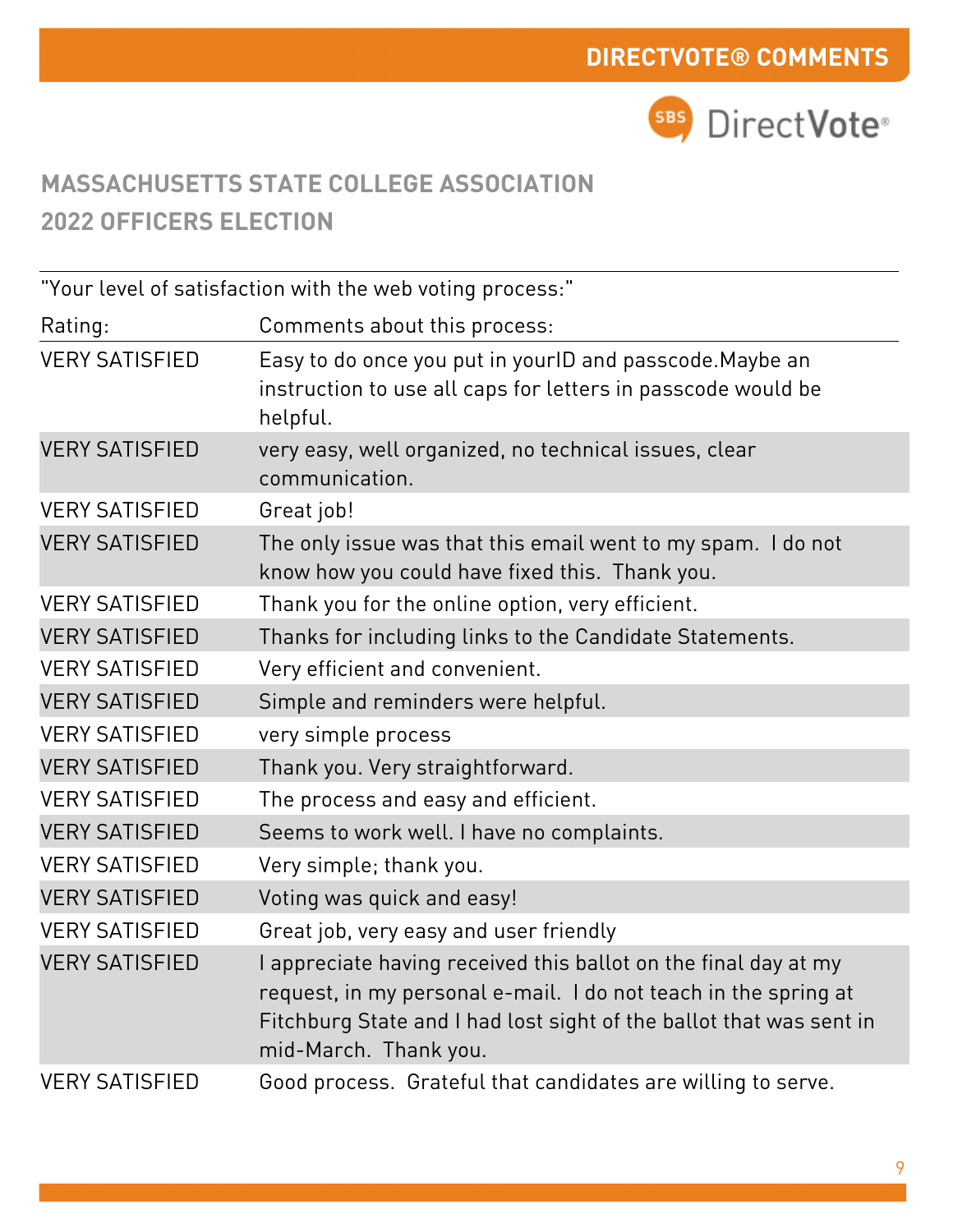

Rating: "Your level of satisfaction with the web voting process:" Comments about this process: VERY SATISFIED The ballot was easy to access and it was helpful to have the candidate statements available. VERY SATISFIED Clear instructions. I appreciate there were links to read each candidate's bio. VERY SATISFIED Thank you- it was easy and smooth. VERY SATISFIED easy to use VERY SATISFIED Thank you for setting this up! I am on sabbatical and it made it so much easier. VERY SATISFIED Thank you for all that you do! : ) Please know that your work on the election is greatly appreciated! VERY SATISFIED So easy! Thank you. VERY SATISFIED This voting process is very efficient, with the clear directions. The statements of the candidates were sent by mail earlier, so I did not need to go to the "Statements" page. VERY SATISFIED Thank you very much! VERY SATISFIED Directions were easy to follow- both by snail mail and email VERY SATISFIED Process was very easy and convenient. VERY SATISFIED appreciated link to candidate statements VERY SATISFIED Easy to understand, easy to navigate, easy to vote! VERY SATISFIED This is a quick and easy voting process. Thank you! VERY SATISFIED Very easy and straightforward. Thank you! VERY SATISFIED Easy and convenient, Thank you. VERY SATISFIED works well SATISFIED I had difficulty locating the ballot in my email but the voting process was fine.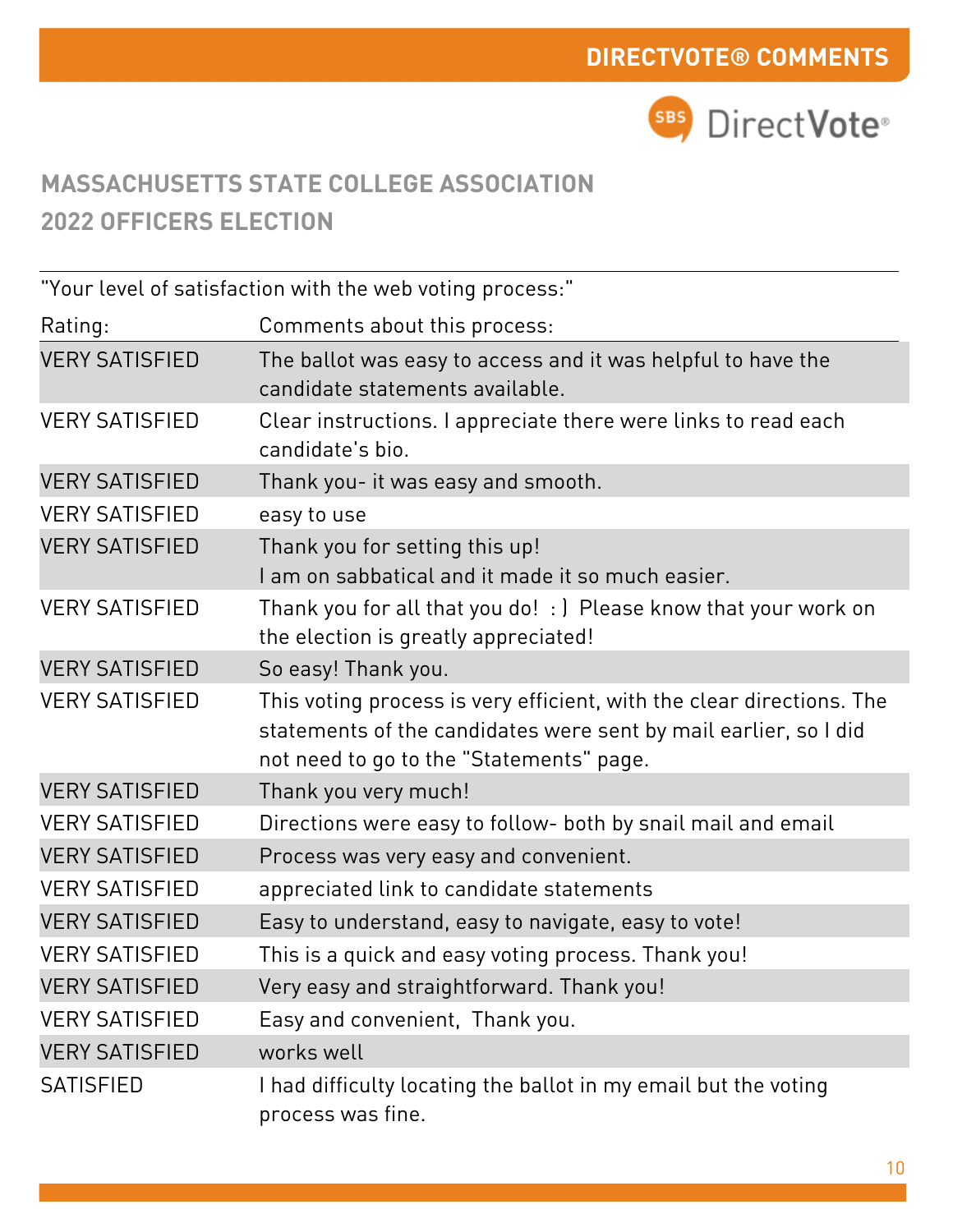

"Your level of satisfaction with the web voting process:"

| Rating:          | Comments about this process:                                                                                                                                                                                                                                                                                 |
|------------------|--------------------------------------------------------------------------------------------------------------------------------------------------------------------------------------------------------------------------------------------------------------------------------------------------------------|
| <b>SATISFIED</b> | would recommend bios so we could check out folks we may not<br>know                                                                                                                                                                                                                                          |
| <b>SATISFIED</b> | The ballot went to my spam account, but once I retrieved it,<br>things went smoothly.                                                                                                                                                                                                                        |
| <b>SATISFIED</b> | Went to mimecast filter folder in email.                                                                                                                                                                                                                                                                     |
| <b>SATISFIED</b> | Process was great after I found the email that had gone to my<br>junk folder.                                                                                                                                                                                                                                |
| <b>SATISFIED</b> | Would have liked to see more diversity of schools represented<br>with who's running.                                                                                                                                                                                                                         |
| <b>SATISFIED</b> | Had to email to get my ballot. Sent in my email info but I did not<br>get an email initially.                                                                                                                                                                                                                |
| <b>SATISFIED</b> | This is more of an issue with my university than with the MSCA,<br>but this went to spam and was challenging to access. Perhaps<br>next time, you could communicate with the different IT security<br>folks for a preclearance?                                                                              |
| <b>SATISFIED</b> | OFFICER STATEMENTS WERE HELPFUL IN THE PROCESS                                                                                                                                                                                                                                                               |
| <b>SATISFIED</b> | The initial email said there would be a place in the online ballot<br>to *request* an email confirmation that I had voted. There was no<br>such thing on the ballot. I just checked and saw I received an<br>email confirmation already, so it's not a substantial problem, but<br>it is a little confusing. |
| <b>SATISFIED</b> | The voting process itself was fine, the info preceding this vote<br>(about whether we needed to supply a non-campus email<br>address or not; and if so where to send it) was quite confusing.                                                                                                                |
| <b>SATISFIED</b> | Ballot went to my spam folder, and it took some effort to figure<br>out how to get to it.                                                                                                                                                                                                                    |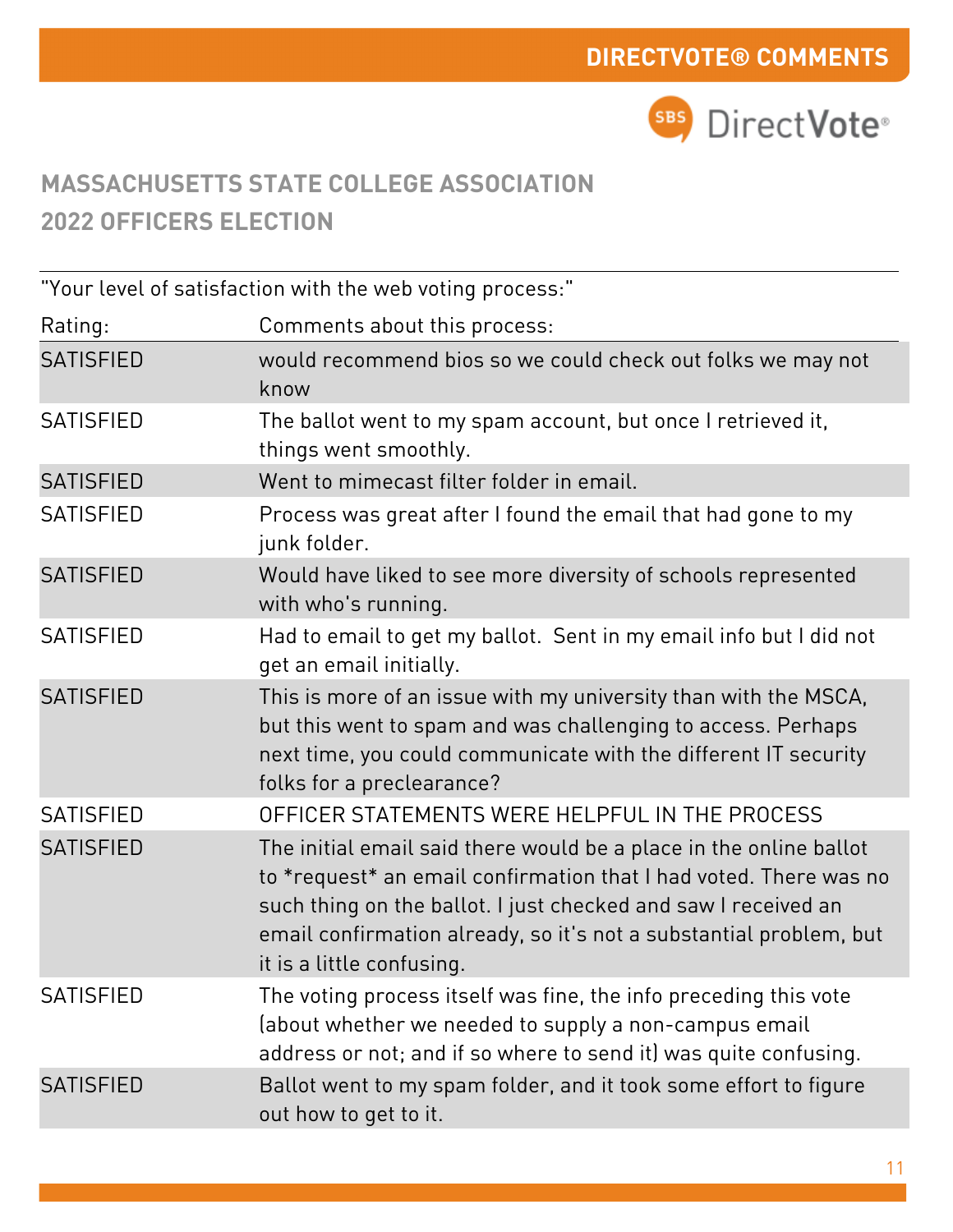

Rating: "Your level of satisfaction with the web voting process:" Comments about this process: SATISFIED The email to vote would have slipped by me if it hadn't been for multiple reminders from my officers. SATISFIED Too many confusing emails before the actual email. I put the actual email in the trash because there were so many. SATISFIED I think it is wrong that we had to use personal emails to vote in our workplace union. I think we should be able to use our work emails for union business. I hope everyone finds their ballot and gets to participate. SATISFIED Frustrating that the email gets filtered as spam. Not sure why this keeps happening. But voting was easy. SATISFIED I would like the incumbent if on the ballet to be identified. SATISFIED Fortunately, our MSCA university chapter let us know that the ballot may go to junk make or "other" mailbox so I was able to find it. I read their emails. I am concerned that many will miss the link. SATISFIED I did not receive my voting login information originally, but the folks at the support link were very prompt in responding to my request for my login. NEUTRAL Felt like it was very confusing with multiple elections at the same time and the handling of the forums was also confusing NEUTRAL Voting itself was very easy, but the email notices from MSCA go into my spam folder. Without the postcard I got at my home address telling me from whom the voting directions would come, I would've had an impossible time finding the instructions especially since sending address does not include "MSCA," which is how I would've searched.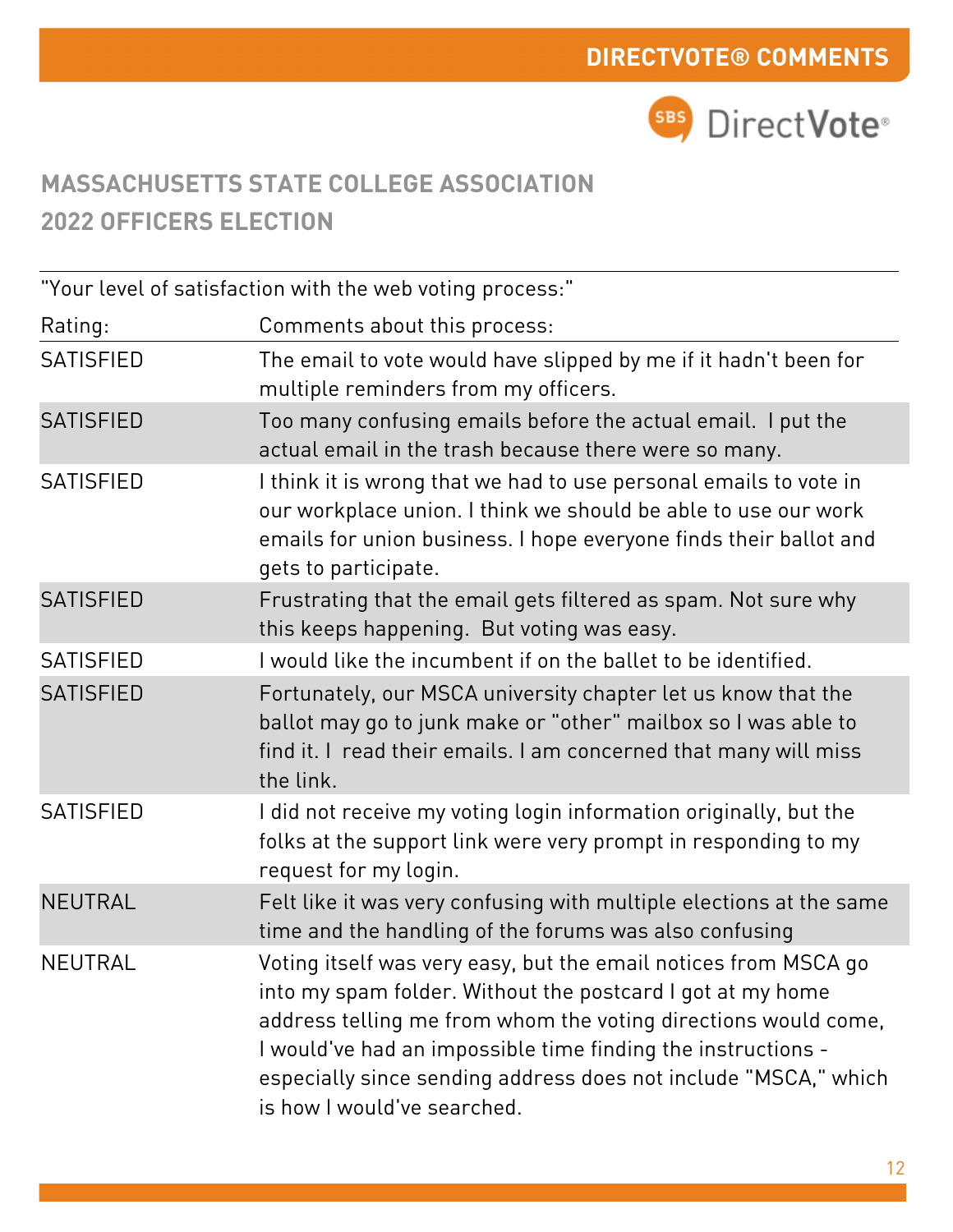

Rating: "Your level of satisfaction with the web voting process:" Comments about this process: NEUTRAL I had to email to get a working ballot the one sent to my university email didn't work. NEUTRAL Can we figure out how to stop Mimecast from blocking these emails each year? That'd be swell. DISSATISFIED The email with the ballot link was filtered out as junk/spam by the university mail server. At least some eligible voters will not vote because of this. DISSATISFIED Did not receive the initial email for the ballot. DISSATISFIED I appreciate the work done by the elections committee. However, it is a bit frustrating that emails regarding elections seem to always go to my spam folder. Not related to the web aspect: It would be great to make member participation in future debates more open and with less restrictions. For instance, I believe those presentations/debates should be recorded and available to everyone. I also believe the 48-hour advance registration requirement is unnecessarily onerous. DISSATISFIED My session timed out--even though I didn't pause or stop. I had to re-enter both the election number and the passcode. VERY annoying DISSATISFIED Ballot went to spam. If I hadn't gone through all of my junk mail which I try not to do b/c of phishing - I would not have been able to vote.